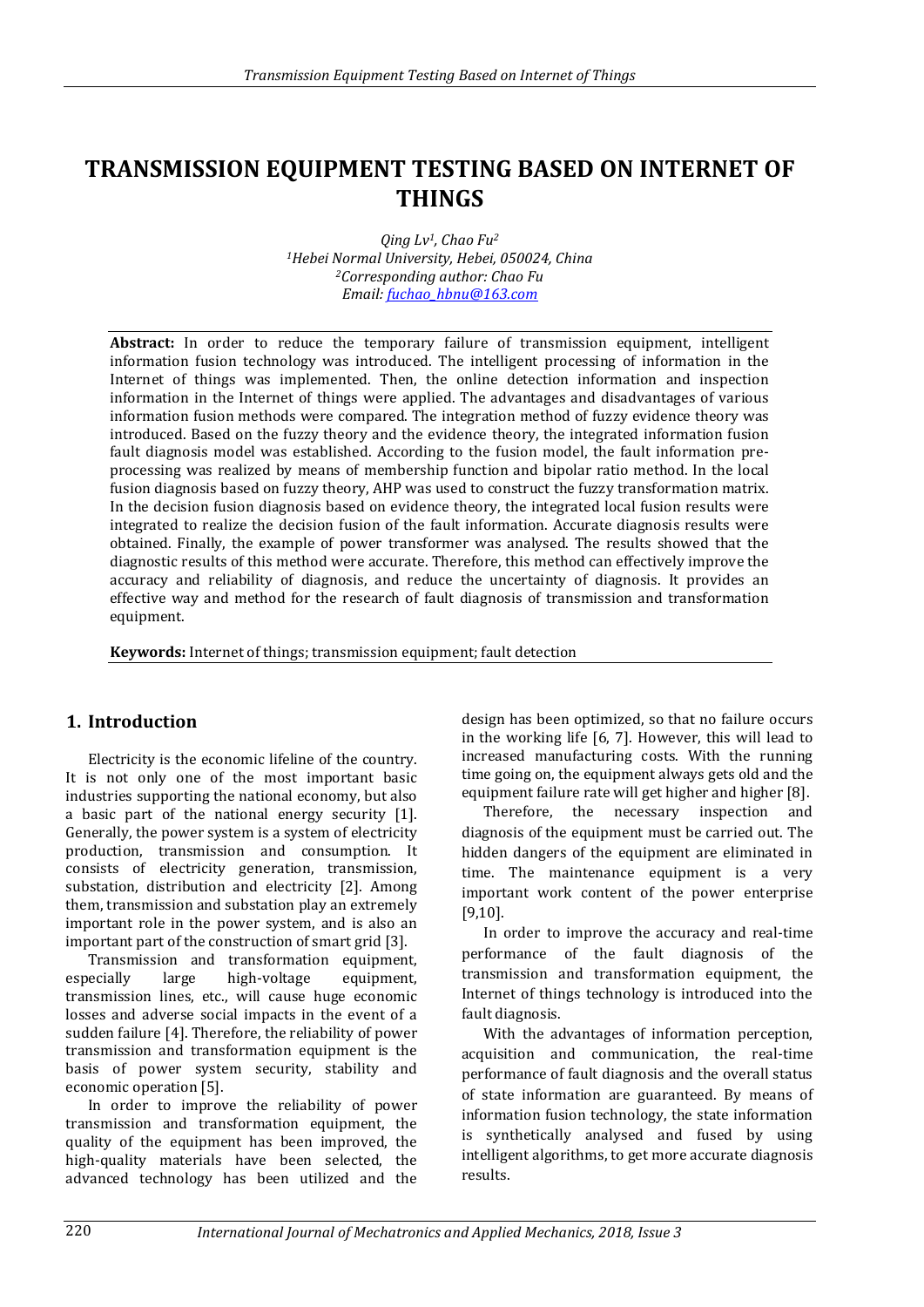## **2. Methodology**

### **2.1 Online information detection**

Online detection information: it can reflect the actual conditions of the equipment. When the failure just happened, the fault was detected. It is the most important basis for equipment fault diagnosis. Therefore, the electric power sector is using online detection device to replace the periodic electrical test, to get the status information of the device. The online detection device is also increasing. Power transmission and transformation equipment covers a wide range. There are many kinds of equipment.

The environmental information that is directly related to them is also extremely rich. Therefore, in the network of transmission and transformation equipment, the sensors need not only a large number of sensors, but also many types of sensors. Usually, these multiple types of sensors form a sensor network to realize the perception and acquisition of equipment state information and environmental information. Of course, according to the importance of state information, the sensor sets a fixed time interval of information acquisition, and actively perceiving and collecting the state information of the equipment. The information is transmitted to the storage system of the information platform of the transmission and transformation equipment, according to a certain data format.

By deploying sensor network, the status information of transmission and transformation equipment can be obtained by on-line detection system. For example, the online detection information provided by the Internet of things for power transformers includes iron core grounding current, dissolved gas content in oil, micro water content in oil, dielectric loss coefficient, and partial discharge capacity, DC resistance imbalance

coefficient of winding and winding deformation. This information is all the common signs of fault diagnosis. In particular, some scholars and organizations have done a great deal of research on the dissolved gases in oil. The on-line detection information is closely related to the breakdown of the high-voltage circuit breaker, such as the time of closing and closing, the voltage and current of the closing coil, the speed of the moving contact and the stroke.

Defect information: the defect information of the equipment includes many aspects. Family defects have an important impact on the equipment. Family defects are equipment defects that are identified by the common factors such as material, design and process. If such defects occur, other devices with the same material, design and technology, regardless of whether they can detect similar defects at present, are called family defect devices before they are eliminated. Family defect information can diagnose all kinds of abnormal states or fault states in time and correctly, prevent or eliminate faults, and guide the operation of equipment to improve the reliability, safety and effectiveness of equipment operation. The loss was reduced to the lowest level.

Defect information records defect discovery and processing time, defect nature, defect type, defect number, defect location, defect cause, severity, temporary measure and left-over problem. As shown in Figure 1, generally, defect information is first encapsulated by the Internet of things common information model (CIM) or its extended model, and the information is connected to the information platform of the Internet of things through a unified data interface. After data extraction, conversion, loading and cleaning, the storage of defect information is completed.



*Figure 1: Defect information access to the information platform of the Internet of things*

Inspection: through the sound, vibration, smell, colour and other human feelings, inspection determines the operating state of the equipment. According to the changes of the observed phenomena, the location and degree of the failure are analyzed. It is an important aspect of fault detection and diagnosis. Human feeling is adulterated with human subjective factors. The degree of feeling is difficult to quantify, and it can only be approximated by a language. However, these signs and failures have a certain causal relationship.

For example, the abnormal sound of the transformer can be caused by the loosening of the screw of the iron core or the internal clamp, or the overload of the transformer. Therefore, this detection method is still widely used in electric power enterprises. The traditional inspection adopts the way of paper recording, which is obviously unable to meet the requirements of real-time diagnosis. The development of Internet of things and RFID technology can provide paperless electronic records for intelligent patrol inspection, and transmit real-time and reliable inspection information in a certain data format to the information platform of the Internet of things. For example, when the power transformer is inspected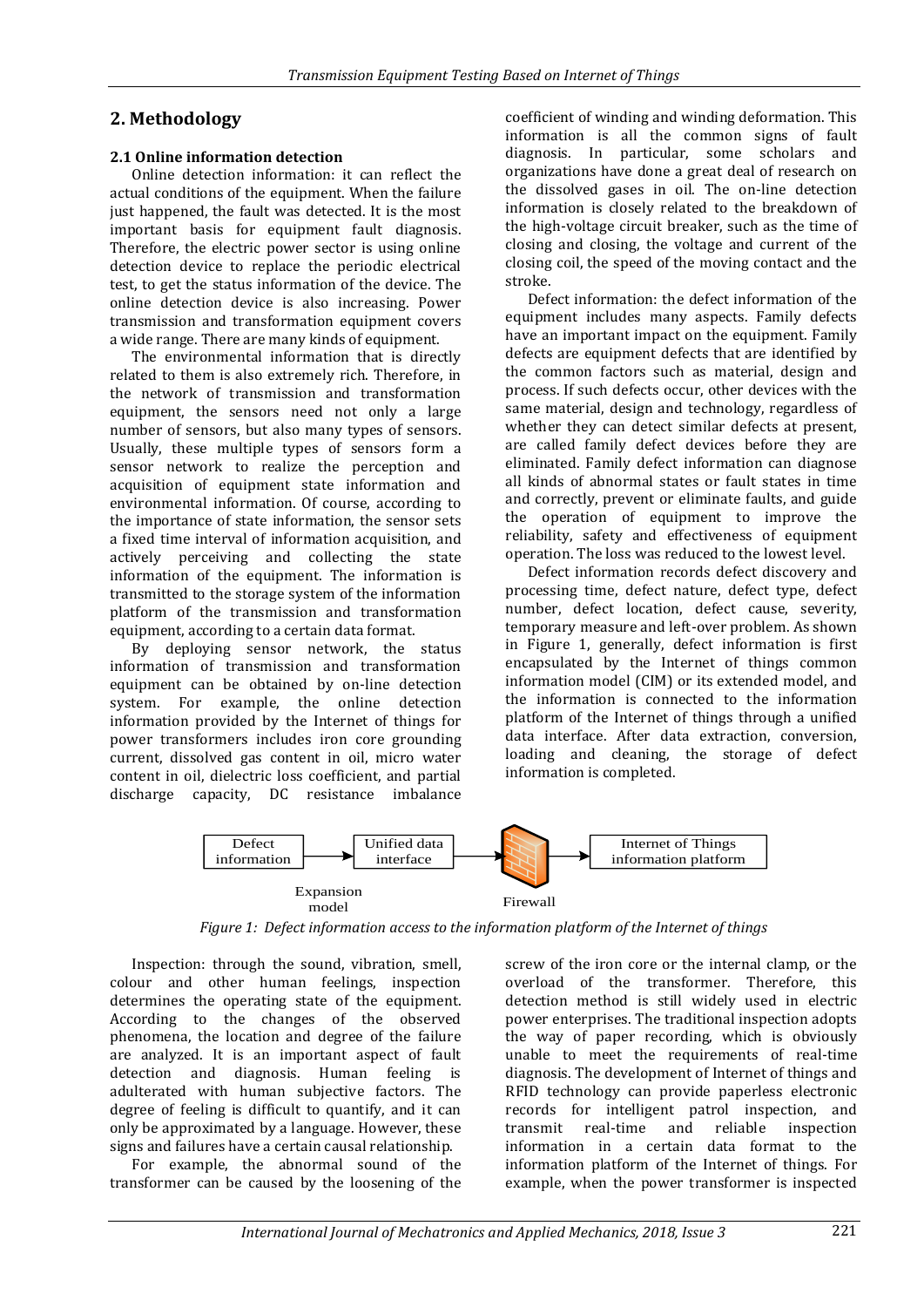and checked, the portable reader will record the results of various inspection items one by one, and send the information to the information platform accurately and in real time.

Preventive test information: it is an important source of information for a simple and effective fault diagnosis. Through a variety of effective tests, reliable and accurate test results are the basic prerequisites for the accurate diagnosis of the state of the transmission and transformation equipment.

The test information obtained by the preventive test is the main basis for the equipment maintenance, and it also plays an active role in the safe operation of the electric power equipment. Preventive tests include non-destructive tests and destructive tests. A test at a lower voltage (below or close to the rated voltage) is called a non-destructive test. Because of the low working voltage applied to this type of test, the insulation performance of the equipment will not be damaged. The purpose is to judge the state of insulation and to find the possible deterioration in time. Destructive tests are carried out at higher than rated voltage or working voltage. The test voltage is added to the insulation of the equipment in the test, and the tolerance to this voltage is tested. Therefore, it is called pressure test. It is mainly used to measure the AC voltage and DC voltage of the electric power equipment. Because of the higher voltage added to this kind of test, the test is more direct and strict.

There may be some damage to the power equipment during the test.

For example, 32 transformer tests, 12 transformer oil tests and 5 transformer casing tests are included in the preventive test of the transformer. Regular test items include infrared thermography, dissolved gas in oil analysis, winding resistance, insulating oil casing test, routine test, core insulation resistance, winding insulation resistance, load switch, check the decomposition temperature measuring device, check the winding insulation dielectric loss factor, temperature measuring device, check the gas relay check, cooling device inspection and pressure release device check.

The way that the pre-experiment information is connected to the information platform of the Internet of things is the same as the defect information and the operating condition information.

## **2.2 The level of information fusion**

The information in the Internet of things includes many aspects. In the process of information fusion, it is necessary to integrate the multi-source information one by one. The fusion results are obtained and integrated, which involves the hierarchical structure of the fusion. Generally, information fusion can be divided into three layers: data level fusion, feature level fusion and decision level fusion.

Data level fusion: data level fusion is the lowest level of fusion. It directly integrates the original data without pre-processing, and then extracts and determines the decision based on the fusion results. Its fusion process is shown in Figure 2. The main advantage is that during the fusion process, the amount of data lost is the least, which can keep as much raw information as possible and provide some fine information with high accuracy. The limitation is that the amount of information that needs to be processed is large, so the processing time is longer, the real time is the worst, and the cost is the highest. Because of the instability of the original information, the fusion result is inaccurate, which requires a strong error correction processing ability in the data fusion. Since the original data is not pre-processed, it is directly related, so the multi-source information in the Internet of things is required to have the same data type.



*Figure 2: Data level fusion*

Feature level fusion: the fusion of the feature level is the fusion of the middle level. The fusion process is shown in Figure 3. First, the original information from all aspects is pre-processed and the features are extracted. Then, the feature information is related, analysed and processed. The final fusion results are obtained. The main advantage is that the information compression is realized and the amount of information is reduced, which is beneficial to the real-time processing of the feature information. The various features extracted are related to the final identification and judgment results. Therefore, the result of the feature level fusion can provide a variety of feature information for the decision analysis to the maximum extent. The limitation is that some useful information will no longer be retained because of the compression of information and other reasons. In this way, the performance of the fusion is slightly reduced.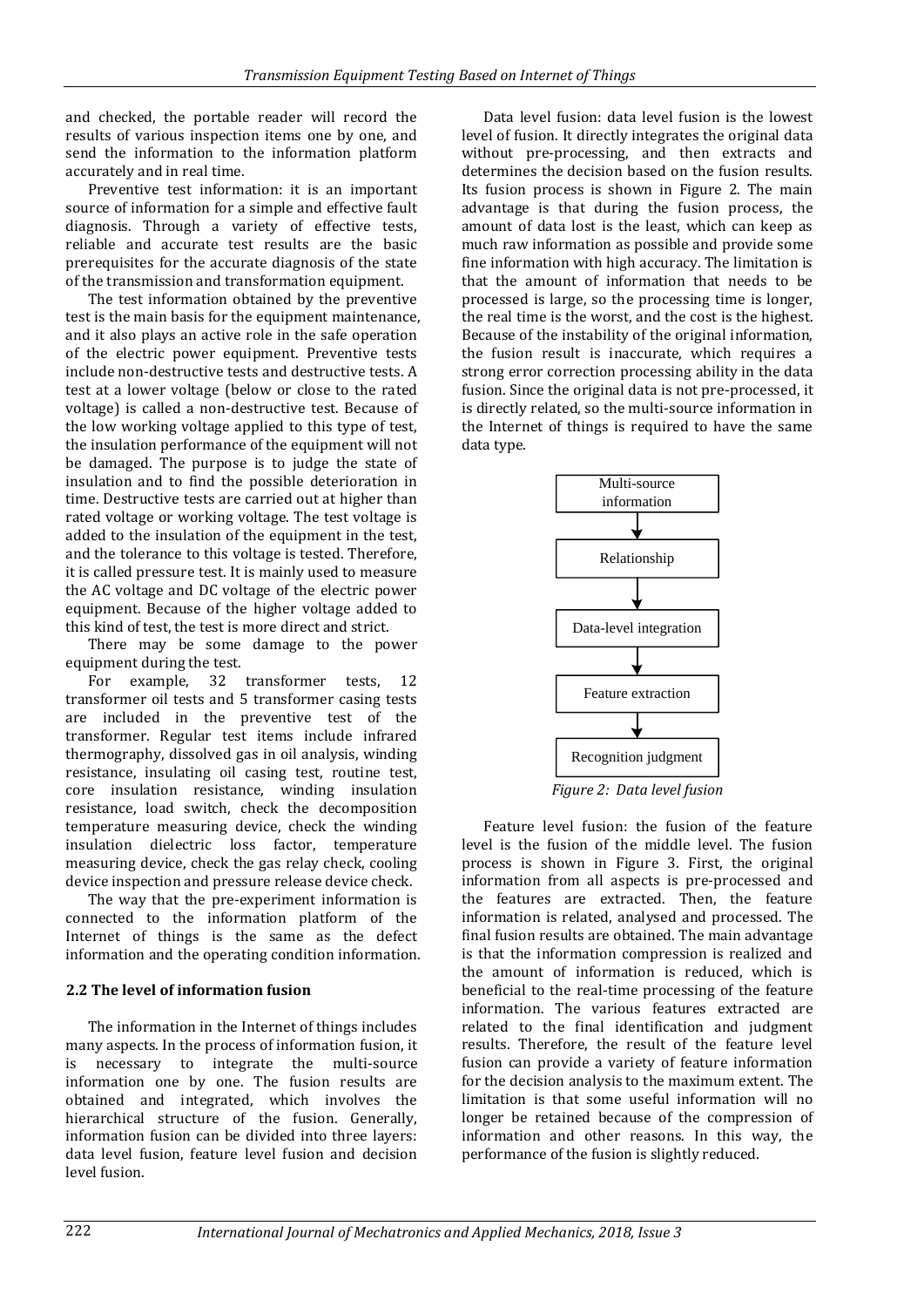

*Figure 3: Feature level fusion*

Decision level fusion: decision level fusion is the highest level of integration. It needs to start from the needs of specific decision problems, make full use of all kinds of feature information extracted from feature level fusion, and adopt decision fusion algorithm and follow certain criteria to achieve final decision. Decision level fusion is directly aimed at specific decision goals. The results of the fusion will directly affect the accuracy of recognition and judgment. The process of fusion is shown in Figure 4.



*Figure 4: Decision level fusion*

The main advantage is that the flexibility is very high. It is not very demanding for the data structure of the information, which can be isomorphic or isomeric. When certain information in the multisource information is inaccurate, the accurate results can be obtained by proper fusion. Therefore, it has a strong fault tolerance. The limitation lies in the decision - level fusion that first needs to be preprocessed to each of the original information to obtain the results of their own judgment. All preprocessing costs are high.

#### **2.3 The model and steps of information fusion**

The information of the Internet of things comes from different aspects. According to the level of information fusion, a multi-level fault diagnosis information fusion model is established, as shown in Figure 5.



*Figure 5: Decision fusion and diagnosis*

According to the information fusion model of fault diagnosis, the fault diagnosis of transmission and transformation equipment has the following steps.

**IFFERENCES (FREE CONTINUOS)**<br> **IFFERENCE ACCESS and Applied Mechanics**, 2018, Issue 3<br> **IFFERENCE ACCESS and Applied Mechanics, 2018, Issue 3**<br> **IFFERENCE ACCESS** and Applied Access and Applied Access and Applied Access a The determination of fault sets and symptom sets: fault sets can be determined according to the previous fault conditions of the same type of equipment. The omen information comes from the online detection, inspection, pre-experiment, defect and other aspects of the Internet of things. Therefore, the symptom set is divided into on-line detection of symptom information subsets, symptom information subset, pre-inspection information, experiment empty defect information subset. In some cases, the subset of the omen information can be further subdivided.

Pre-processing and feature extraction of symptom information: in order to facilitate information fusion, after identifying the fault set and symptom set, the symptom information in the Internet of things needs to be dealt with preliminarily. The useful information related to the fault is extracted and analyzed. Generally, the methods used in pre-processing and feature extraction include Fourier transform, wavelet transform and fuzzy technique.

Local fusion diagnosis: online detection information, inspection information, pre-test information and defect information after pretreatment and feature extraction are respectively regarded as their local fusion inputs. With the help of fuzzy theory, artificial neural network, rough set theory, expert system and other intelligent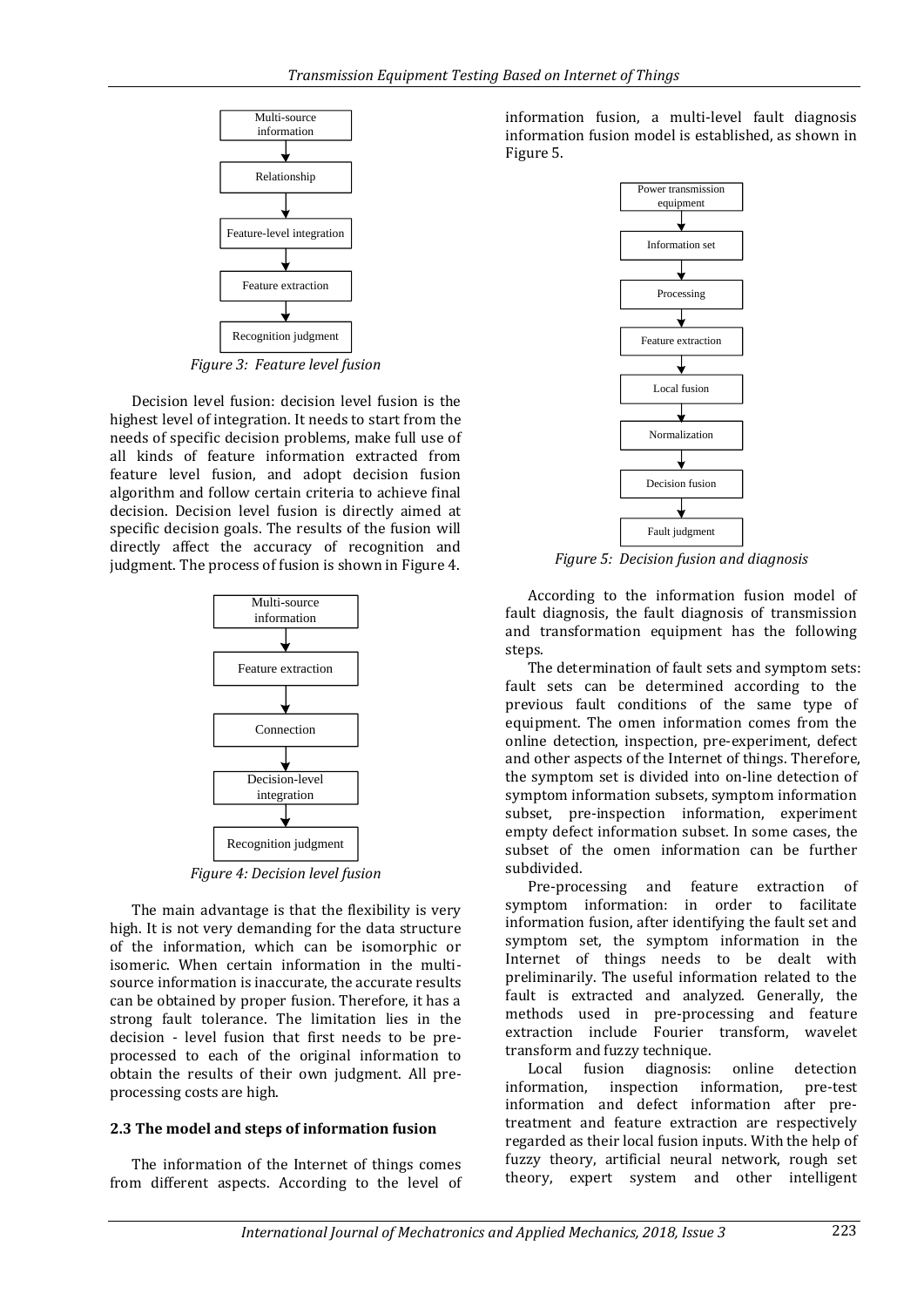algorithms, these characteristics are fused. The mapping from the subset of the omen to the fault set is implemented. The results of local fusion are obtained, that is, the possibility of each fault.

Decision fusion diagnosis: using evidence theory, Bayesian theory and other decision fusion methods, the normalized local fusion results are fused. The final diagnosis results are obtained. Before decision fusion, the reliability coefficient of each local fusion sub network must be determined.

### **2.4 Fault diagnosis system architecture of transmission and transformation equipment based on Internet of things**

As with the IoT architecture for smart grid applications, the IoT-based fault diagnosis system architecture for transmission and distribution equipment is also divided into three layers:<br>perception layer, communication layer and communication layer and application layer, as shown in Figure 6.



*Figure 6: Fault diagnosis system simulation of transmission and transformation equipment based on Internet of things*

Through the sensor network and the RFID device, the sensing layer has an effective perception of the transmission and transformation equipment. The online detection information, identification information, attribute information and environmental information of the equipment are collected. The main technologies to support the perceptual layer are RFID, WSN, and GPS and so on. The information aware device of the sensing layer mainly includes many types of smart sensors, detection of IED Intelligent Electric Device, intelligent electronic devices, RFID tags and readers. Among them, the detection master IED not only has the function of the aggregation node in the wireless sensor network, but also can realize the preliminary processing of the online detection information.

In power transmission equipment, wireless sensors such as ice coating, sag, galloping, pulling and so on is deployed on transmission lines to detect and collect on-line detection information of transmission equipment in real time. In the tower, the camera, the anti-theft bolt, the tilt angle sensor and other information sensing equipment are

installed to realize the real-time detection and theft protection of the tower. In addition, by reading the RFID tag information, the reader in the main IED is detected to obtain the property of the device and the inspection information, and transmit it to the detection master IED. The initial processing of information has been completed.

## **3. Results and discussion**

#### **3.1 Decision fusion and diagnosis of fault information**

Using the fuzzy theory, the local fusion of on-line detection information and inspection information is realized. According to the rules of fuzzy diagnosis, the results of local diagnosis are obtained. However, there may be inconsistencies in the results of local fusion. How to obtain consistent diagnostic results through effective methods involves decision fusion and diagnosis of fault information.

On the basis of the integration of local fusion results, decision fusion and decision fusion are used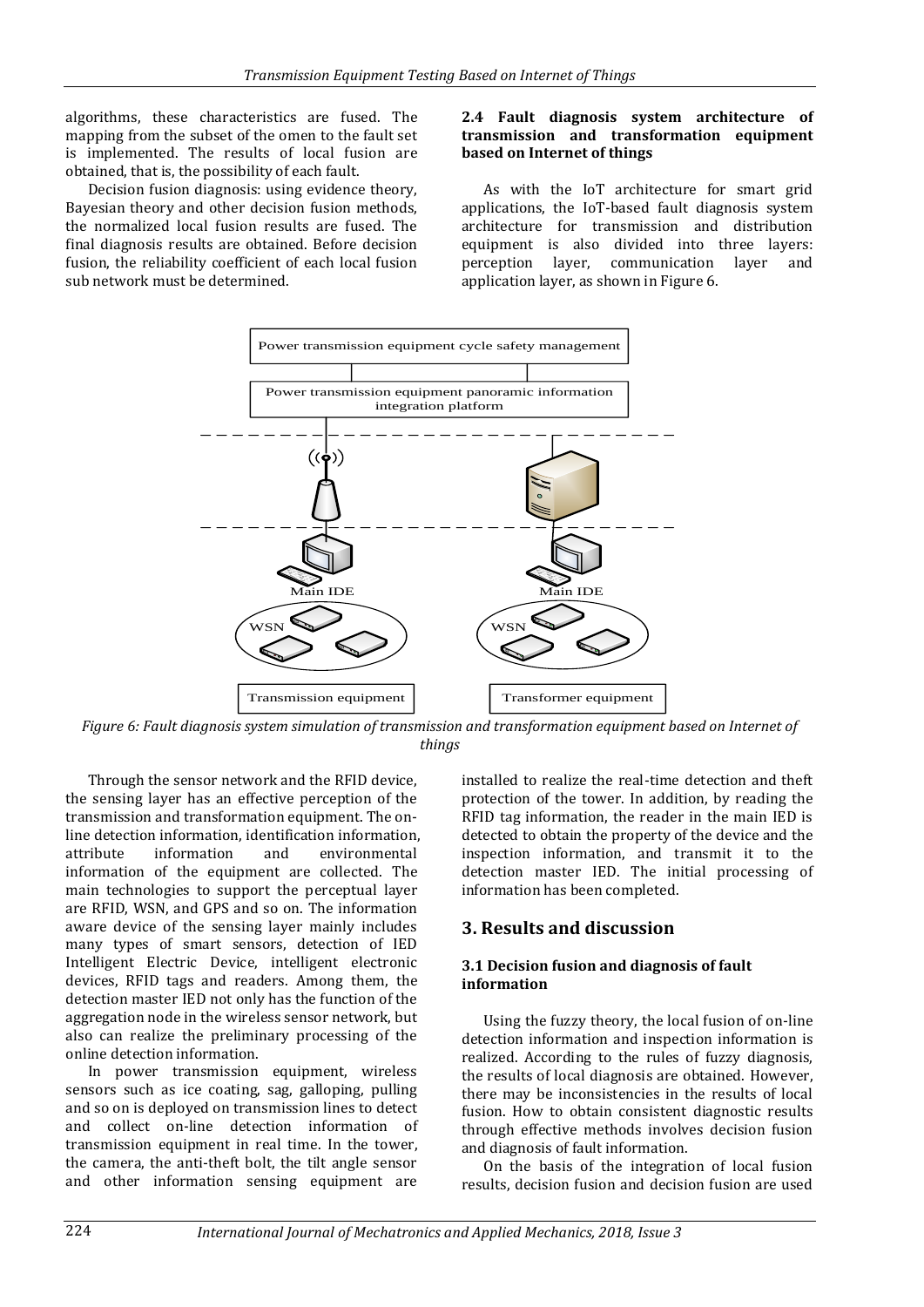to get the final decision fusion results. According to a certain criterion, the type of fault is judged, as shown in Figure 7. In this chapter, the decision fusion method is used to synthesize the results of each fuzzy local diagnosis, and to obtain the consistent diagnosis results. There are many methods of decision fusion. Evidence theory is one of the most commonly used and most effective methods.



*Figure 7 Decision fusion and diagnosis*

Evidence theory is one of the main reasoning methods commonly used in information fusion, which is often used to solve the problem of uncertainty.

The theory of evidence is first proposed by Dempster, and then further perfected by Shafer. Therefore, it is called D-S evidence theory, which is a set of mathematical theories about evidence and reasoning. The fusion and diagnosis of fault information decision based on evidence theory is a comprehensive consideration of the results of each local fusion. The results of each local fusion are used as a separate body of evidence. Through the law of evidence synthesis, each body of evidence is synthesized by a new body of evidence. Finally, under certain rules of decision and diagnosis, the type of fault in the equipment is judged.

## **3.2 Case study**

A substation 240MVA, 220k V transformer, the model is SFPSZ1-240000/220. Other parts of the online detection information are shown in Table 1 and Table 2. When inspecting, the appearance check found that the transformer has a slight leakage of oil. The main problems of the accessories are: the heating of the winding is detected. The oil temperature is close to 100 degrees. There is obvious noise and vibration when the tap switch operates, and the false oil level is caused by the poor expiratory.

*Table 1 Online detection information*

| Online      | Winding DC       | Partial         | Winding loss   | Core ground  | Oil micro-          |
|-------------|------------------|-----------------|----------------|--------------|---------------------|
| detection   | resistance       | discharge       | $\frac{10}{6}$ | current / mA | water / mg $\prime$ |
| information | unbalance factor | capacity $/ pC$ |                |              |                     |
|             | $\frac{10}{6}$   |                 |                |              |                     |
| Value       | 0.55             | 800             | 0.59           | 37.4         | 21                  |

|                         |     |                 |      |     |          |          | Table 2 Dissolved gas content in oil |
|-------------------------|-----|-----------------|------|-----|----------|----------|--------------------------------------|
| Dissolved<br>gas in oil | CO  | CO <sub>2</sub> | H2   | CH4 | $C_2H_2$ | $C_2H_4$ | $C_2H_6$                             |
| Content<br>uL/L         | 197 | 711             | 92.1 | 28  | 5.72     | 48       | 9.1                                  |

The determination of fault sets and symptom sets: according to the large number of historical fault data of the power transformer and the opinions of some transformer diagnostics experts, the fault set F is determined as: the local short circuit of the core and the multi-point earthling F1, the insulation aging F2, the overheating of the magnetic shielding discharge or the magnetic leakage heating F3, insulation damp F4, lead failure and tap changer accident F5, suspension discharge F6, discharge F7, winding deformation and inter-turn short circuit F8. The elements of the set of signs need to be determined both in terms of online inspection and inspection. In line detection, according to Table 1, the local discharge, the water in oil and the dissolved gas in the oil are used as the sign information. In the field of

inspection, according to Table 2, the sound, temperature, and oil level anomalies are used as sign information.

Pre-processing of omen information: online detection information, for local electric quantity, oil in micro water, the membership degree is 0.83, 0.1 respectively. The gas is dissolved in the oil, and the three ratios are coded to 012 by calculation. According to the improved three ratio method, it is judged as arc and overheating, and the content of C2H2 exceeds the standard. The degree of membership is 0.86. The pre-processing results of the inspection information, such as Table 3 and Figure 8, are obtained by using the two-pole proportion method.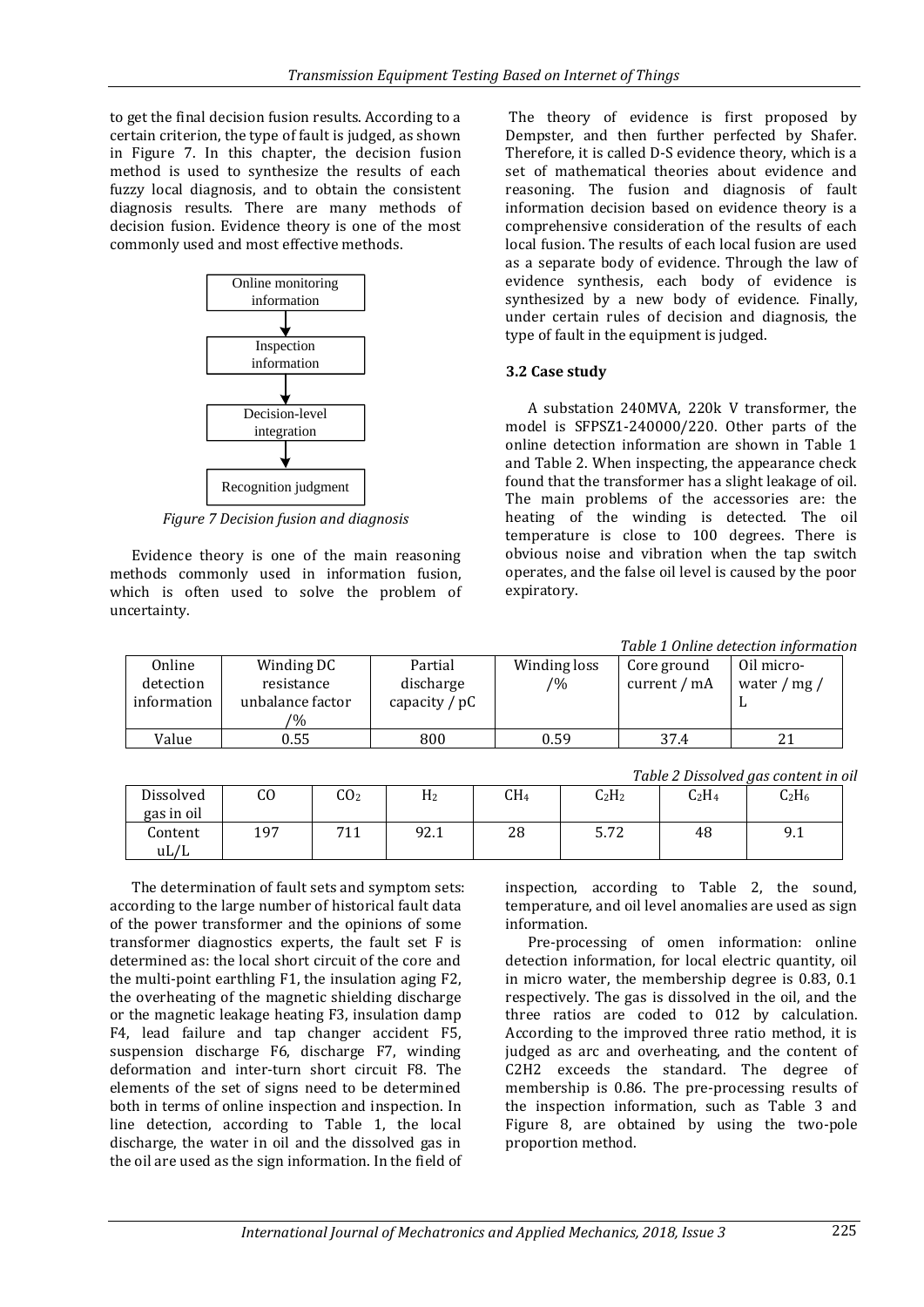

*Figure 8 Comparison of the results of inspection information sub item*

Decision fusion diagnosis based on evidence theory: first, the framework of identification is constructed. The first 3 diagnostic results were F6, F7, and F8 through two local fusion sub networks. Therefore, the identification framework F of the evidence theory is determined as the floating discharge F6, the screen discharge F7, the winding deformation and inter-turn short circuit F8.

According to a comprehensive diagnosis of the use of online detection data and inspection data of the actual effect of network diagnosis in the power transmission and transformation equipment fault diagnosis and analysis of the existing literature experience, online detection and diagnosis of network reliability coefficient of the manual inspection and diagnosis network is respectively 0.9, 0.8. The selection method of science needs to be further studied in the future.

By local fusion, the input of decision fusion is obtained by using the application formula, that is, the basic probability distribution of the propositions on the recognition framework, as shown in Table 4. Using the synthetic rules of the evidence, the distribution of the final reliability distribution for each fault is obtained, as shown in Table 5. Obviously, F8 has the largest basic trust distribution value and is greater than the threshold value of 0.4. The difference of the reliability function with other fault types is more than 0.2 of the min value. The value of the uncertainty reliability function after synthesis is less than the threshold value of 0.1. According to the decision and decision rules, the final diagnosis results are the winding deformation and the interturn short circuit F8. This is in accordance with the actual inspection result of the hoisting cover. Figure 9 is a probability comparison of each body of evidence.

*Table 3 Pre-processing results of inspection information*

|                                 |        |        |        | Tuble T Duble bi obublity alon louvion of cuch cyluched bo |
|---------------------------------|--------|--------|--------|------------------------------------------------------------|
| Evidence                        | rn     |        | F8     | Diagnostic results                                         |
| Online detection<br>information | 0.2831 | 0.2237 | 0.3951 | Unknown                                                    |
| Inspection<br>information       | 0.2094 | 0.2232 | 0.3674 | Unknown                                                    |





226 *International Journal of Mechatronics and Applied Mechanics, 2018, Issue 3*